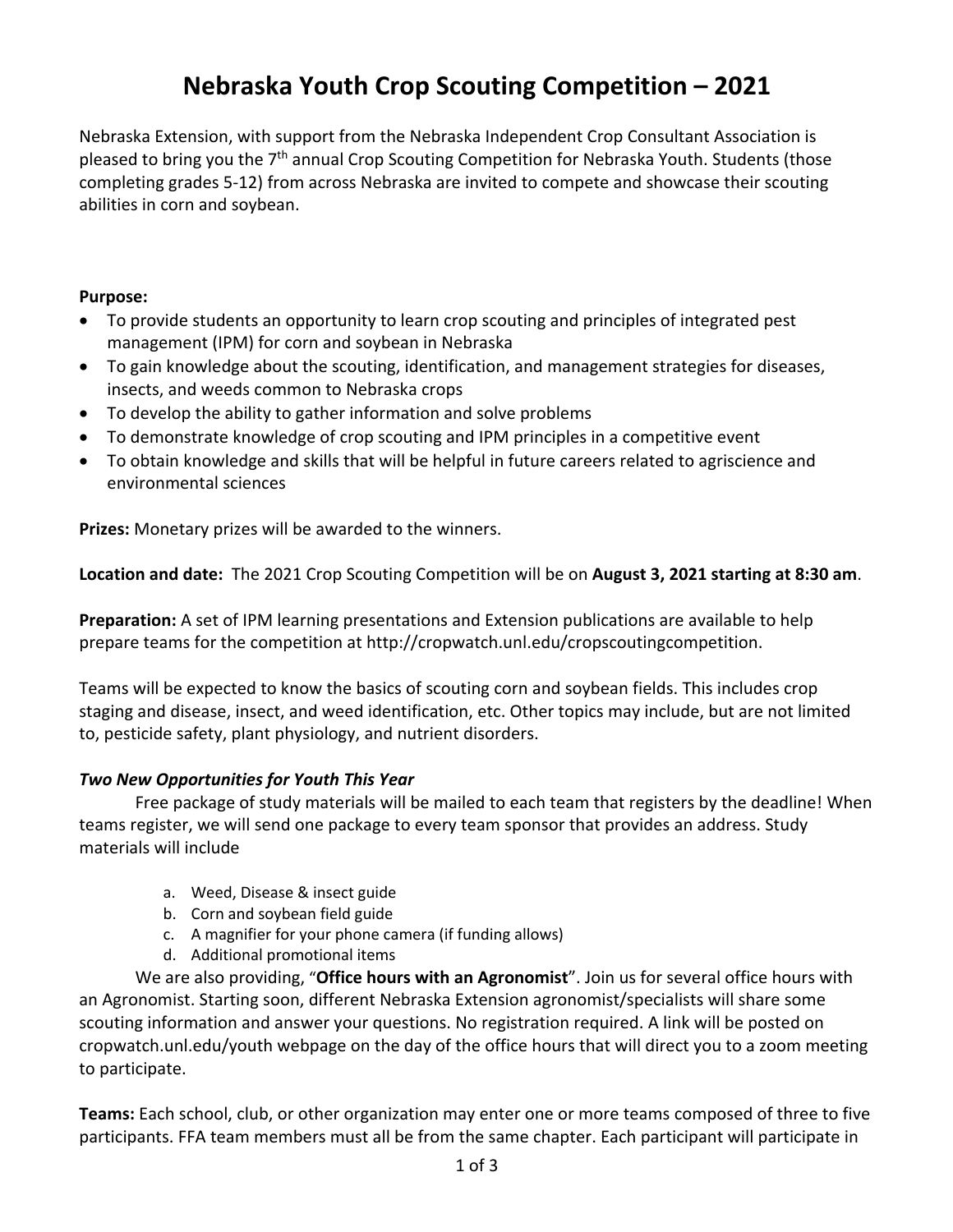all phases of the event. Each team is responsible to provide whatever they will need to conduct field scouting. No scouting tools or supplies will be provided, but teams are welcome to bring the materials they will need to scout a field (i.e., tape measure, pest/disease ID guides).

**Registration:** Teams must register by July 15, 2021. To register, please fill out the form at the end of this document and follow the instructions found there.

**Adult volunteer team supervisors:** Each team of students will need to be accompanied by an adult team leader. Adults are NOT allowed to provide team members input during the competition.

**Schedule:** Registration and set-up begins at 8:15am and the contest will end by 2:00 pm or shortly thereafter. This schedule is approximate and is subject to change, as it is based upon registration numbers. A detailed agenda will be sent to registered teams before the contest.

### **Activities:**

### **General Knowledge Test** -

- Test questions will be as done as a group utilizing an online game platform. **Crop Scouting Field Exercises** –
- Teams will conduct field-scouting exercises for both corn and soybeans.
- 8-10 stations with 15 minutes allotted for each station

**Publicity/Image/Voice Permission:** The Crop Scouting Competition for Nebraska Youth (CSCNY) and its sponsors take photographs or video recordings during the competition. During this program, a photograph or video recording may be taken of children and team leaders. *Team leaders are requested to relay this information to the parents of competition participants and to participants themselves.*

Unless you request otherwise, your registration will be considered permission for University Of Nebraska - Lincoln and the CSCNY and its sponsors to photograph, film, audio/video tape, record and/or televise the image/voice of children and team leaders for use in any publications or promotional materials, in any medium now known or developed in the future without any restrictions. If you object to UNL or the CSCNY and its sponsors using your child's/team leaders image or voice in this manner, please notify the CSCNY, in writing, at the time of your registration or before the CSCNY. Mailing address: Brandy VanDeWalle, NE Extension, 1340 G Street, Geneva, NE 68361.

**Sponsors:** We would like to thank our sponsor for their generous contribution of funds or materials to the Scouting Competition: **Nebraska Independent Crop Consultant Association and Ward Laboratories.**

**For further questions, please contact Brandy VanDeWalle at** brandy.vandewalle@unl.edu.